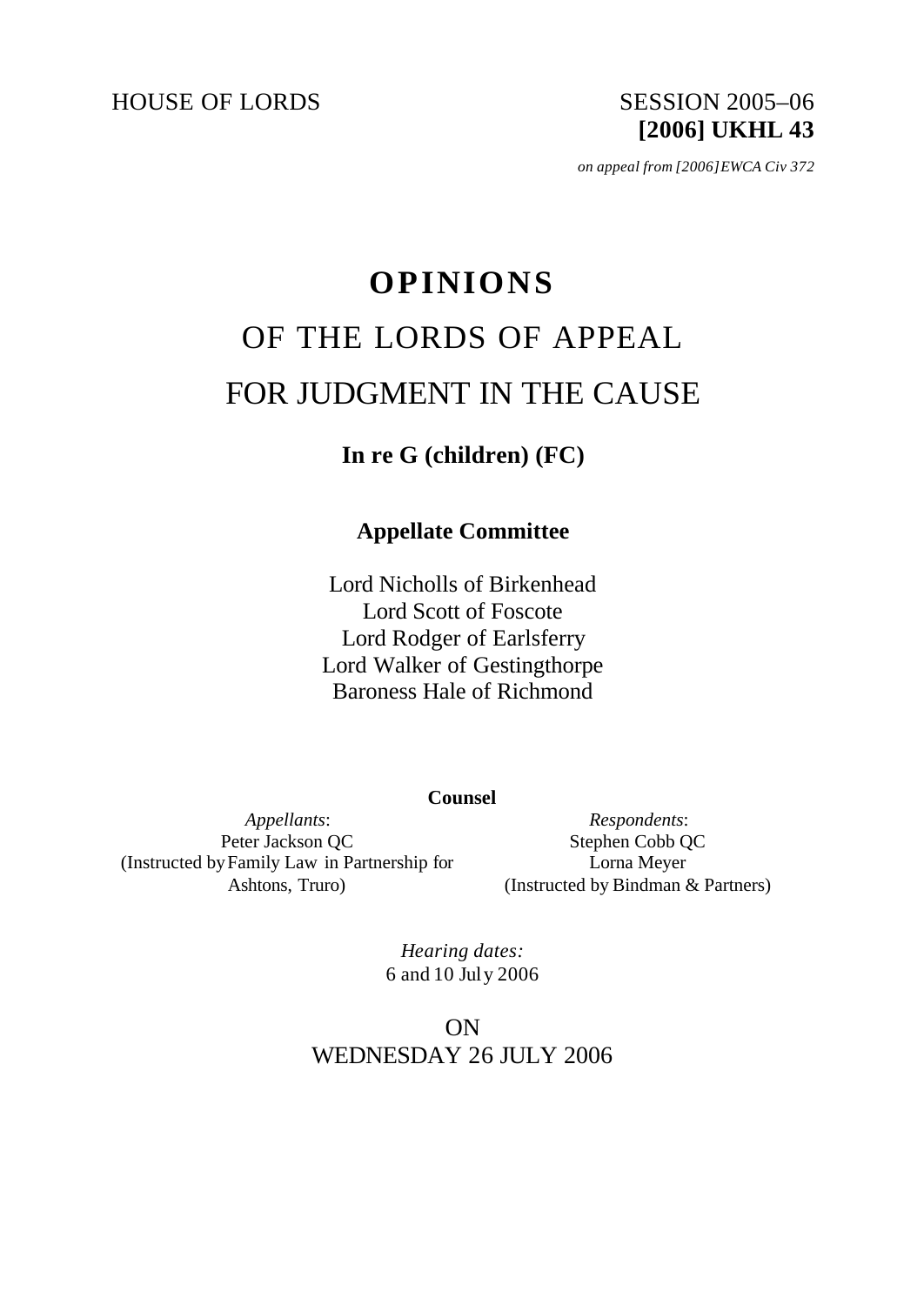#### **HOUSE OF LORDS**

# **OPINIONS OF THE LORDS OF APPEAL FOR JUDGMENT IN THE CAUSE**

#### **In re G (children) (FC)**

#### **[2006] UKHL 43**

#### **LORD NICHOLLS OF BIRKENHEAD**

My Lords,

1. I have had the advantage of reading in draft the speech of my noble and learned friend Baroness Hale of Richmond. I agree that, for the reasons she gives, this appeal should be allowed.

2. I wish to emphasise one point. In this case the dispute is not between two biological parents. The present unhappy dispute is between the children's mother and her former partner Ms CW. In this case, as in all cases concerning the upbringing of children, the court seeks to identify the course which is in the best interests of the children. Their welfare is the court's paramount consideration. In reaching its decision the court should always have in mind that in the ordinary way the rearing of a child by his or her biological parent can be expected to be in the child's best interests, both in the short term and also, and importantly, in the longer term. I decry any tendency to diminish the significance of this factor. A child should not be removed from the primary care of his or her biological parents without compelling reason. Where such a reason exists the judge should spell this out explicitly.

#### **LORD SCOTT OF FOSCOTE**

My Lords,

3. I had intended to write an opinion in this case but having had the advantage of reading in advance the opinion of my noble and learned friend Baroness Hale of Richmond I find myself so completely in agreement with the conclusion she has reached and her reasons for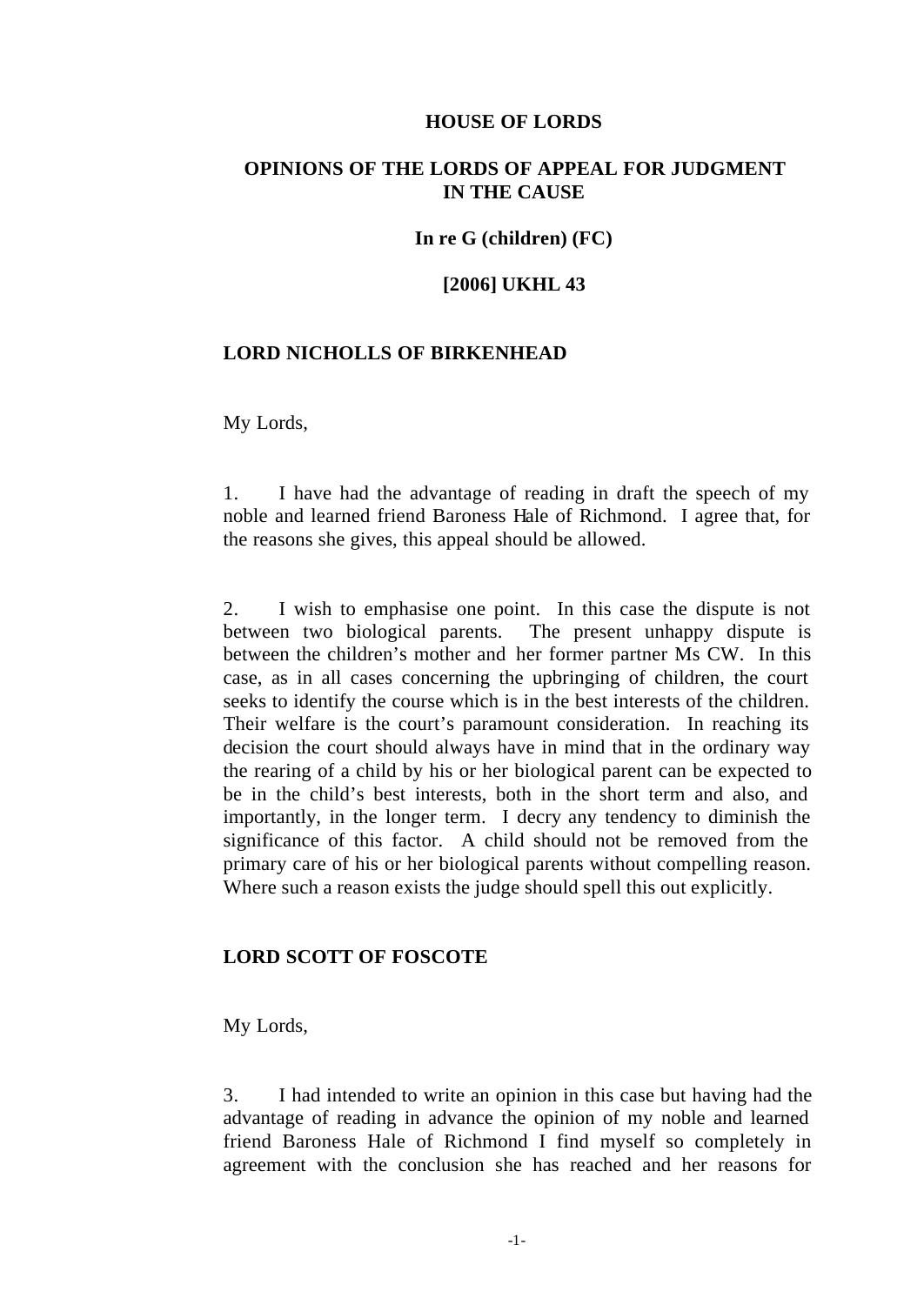reaching it that an opinion from me would be otiose. I would simply say that in my opinion both Bracewell J and, in the Court of Appeal, Thorpe LJ failed to give the gestational, biological and psychological relationship between CG and the girls the weight that that relationship deserved. Mothers are special and, even after account is taken of CG's breach of the "residence" order (the justification for which I, for my part, doubt) and her reprehensible attitude towards the important relationship between the girls and CW, their other parent, CG was, on the evidence, a good and loving mother. I find myself unable to accept that the circumstances of this case came even close to justifying the judge's and the Court of Appeal's conclusion that the welfare of the girls required their primary home to be changed from that of their mother to that of CW. I concur in my noble and learned friend's opinion that this appeal must be allowed and that the order referred to in paragraph 45 of her opinion should be made.

#### **LORD RODGER OF EARLSFERRY**

My Lords,

4. I have had the advantage of considering the speech which my noble and learned friend, Baroness Hale of Richmond, is to deliver. I agree with it and with the speech of my noble and learned friend, Lord Nicholls of Birkenhead. For the reasons which they give I too would allow the appeal and make the order proposed.

## **LORD WALKER OF GESTINGTHORPE**

My Lords,

5. I have had the privilege of reading in draft the speech of my noble and learned friend Baroness Hale of Richmond. I agree with it and for the reasons that she gives I would allow this appeal.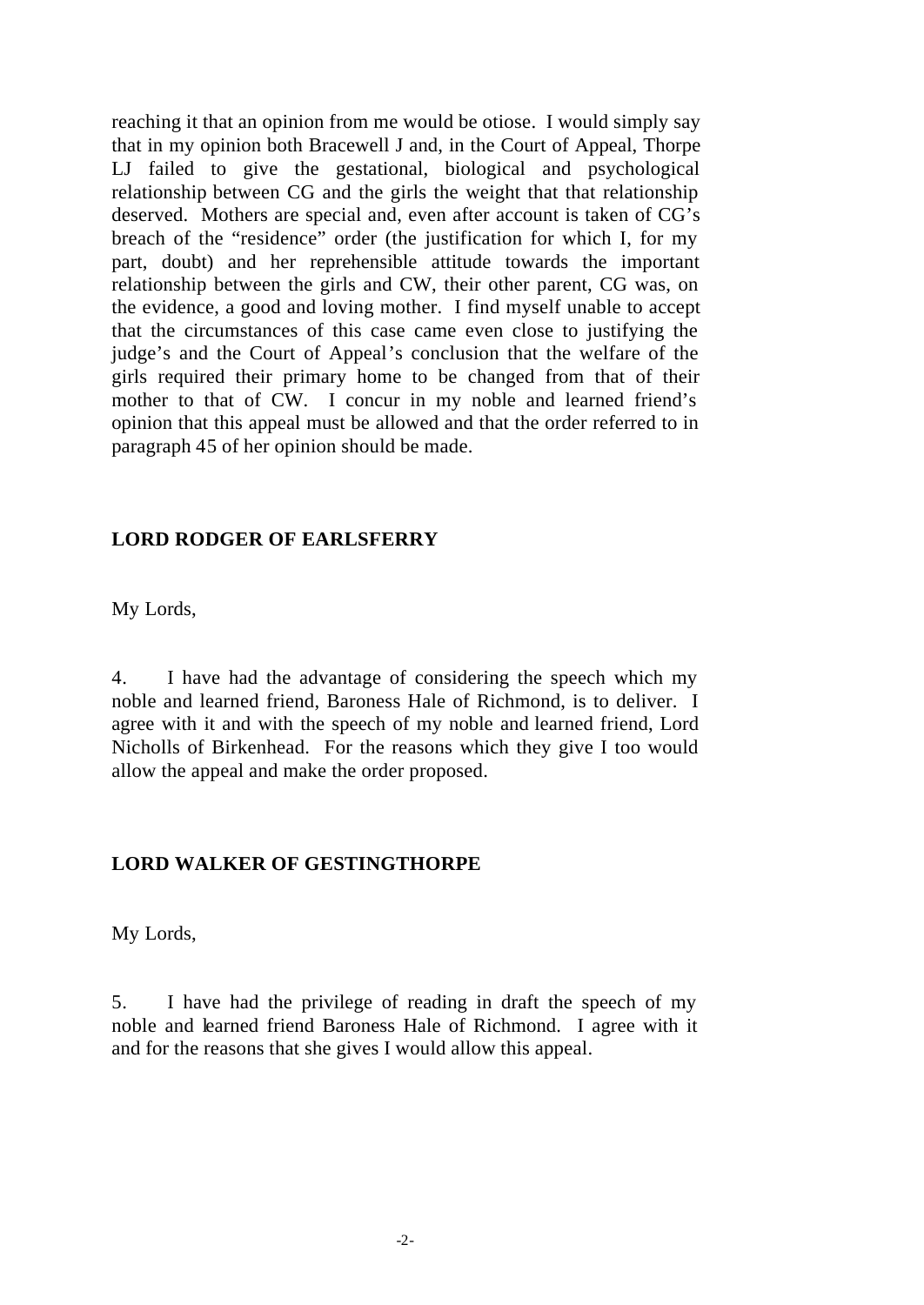# **BARONESS HALE OF RICHMOND**

# My Lords,

6. The issues in this case arise in a novel context but they are issues which may arise whenever there are disputes about the future care and upbringing of children. The context is that of a lesbian couple who made the conscious decision to have children together, who together arranged for anonymous donor insemination at a clinic abroad, and who brought up the children together until their relationship broke down. Now, sadly, they are locked in a dispute about the future of those children which is just as bitter as the disputes which arise between heterosexual couples. And the issues arising are just the same as those which may arise between heterosexual couples. The legal principles are also the same.

7. There are two issues of principle. The first is the weight to be attached to the fact that one party is both the natural and legal parent of the child and the other is not. This will require us to explore the concept of "natural" parenthood and its significance both for the adults and for the child. The second is the approach to be adopted by the court where the party with whom the child has her principal home is reluctant to acknowledge the importance of the other party in the child's life.

## *The history*

8. CG and CW lived together in a lesbian relationship from 1995 until 2002. They wanted to have a family together. When the relationship began CG was aged about 21 and CW about 36. They arranged for CG to be inseminated using sperm from an anonymous donor at a clinic abroad. (Many might see this as the more responsible choice, not only for safety reasons, but also to avoid the sort of confusion and conflict which arose in *Re D (Contact and Parental Responsibility: Lesbian Mothers and Known Father)* [2006] 1 FCR 556. It does mean that the couple and their wider families are the only family that the child can at that stage have and in most cases this must be what they both intend.)

9. CG gave birth to two children, both girls. Child A was born on 2 February 1999 and is now aged seven. Child B was born on 25 June 2001 and is now aged five. Both were breast fed. CW has a son, C, who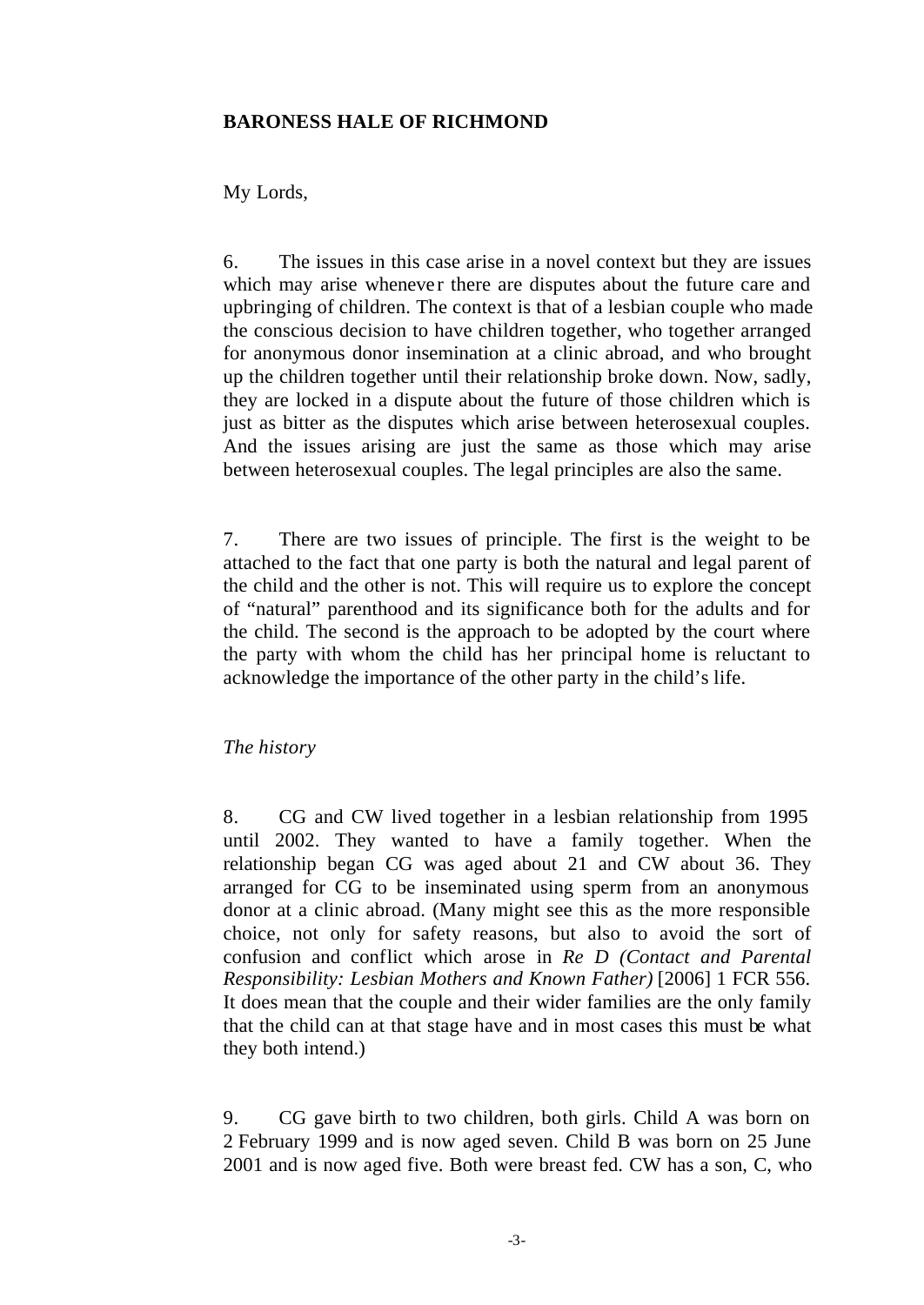is now aged 17, born as a result of anonymous donor insemination during a previous relationship. It was agreed at an early stage in the proceedings that the girls have a positive relationship with him and regard him as their brother, and that he regards them as his sisters.

10. The relationship between CG and CW broke down in 2002 when CW began a relationship with her present partner, LP. They plan to enter into a civil partnership next month. But the family continued to live together in the family home in Shropshire until May 2003. Then CG and the girls moved into a property nearby. In July 2003, CW and LP began living together in the former family home. Also in the summer of 2003, CG began a relationship with a new partner, MG, who lived in Leicester. They have already registered their civil partnership, in December last year.

11. Proceedings began in September 2003, when CW applied for contact and a shared residence order. She was entitled to make such an application in relation to child A, who had lived with her for more than three years: see Children Act 1989, s 10(5)(b). But she required leave to apply in relation to child B, who was then only two years old. Leave was swiftly granted and an order made for interim contact two evenings a week and every other weekend. A CAFCASS officer, Mrs Barrow, was appointed to make a report.

12. At that stage, CG was training to be a teacher and had a placement at a school in Shropshire. The girls attended a nursery in the same town. But in November or December 2003 CG decided to move to MG's home in Leicester. She obtained a placement at a school in Leicester for the New Year and enrolled the girls in a nursery and school there. CW was not told or consulted about the move in advance.

13. In January 2004, in accordance with Mrs Barrow's recommendations, it was ordered that alternate weekend contact continue, with CW collecting the children from school and nursery on Friday afternoon and returning them on Monday morning, so that they could spend the whole of Sunday with C.

14. CW's applications were heard by Her Honour Judge Hughes over three days in June and November 2004. By that time, CG had qualified as a teacher but her partner MG was working from home and playing a major part in the children's care. Mrs Barrow's report confirmed that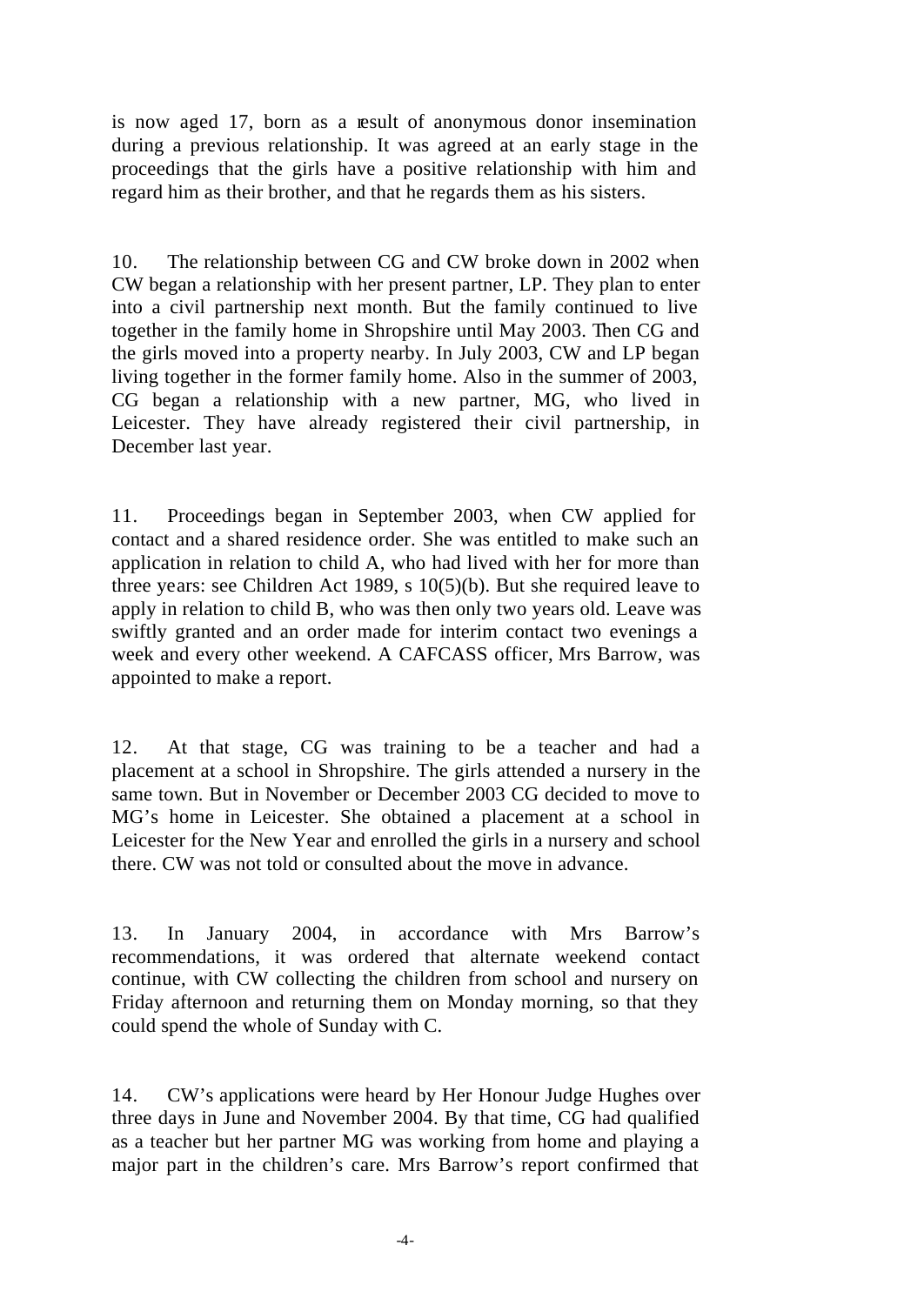CG questioned CW's right to be involved in the children's lives and was opposed to a shared residence order which would confer parental responsibility upon CW. CW was now proposing that the children live with her in Shropshire. The girls clearly enjoyed life in both homes. Mrs Barrow recommended the continuation of the current arrangements, together with a move towards the equal sharing of school holidays. She also recommended a shared residence order:

"I would suggest that the importance and value of [CW's] role in their lives needs to be acknowledged. . . . I would suggest that such a move would help to ensure that [A] and [B] grown up with a better chance of understanding the complexity of their own identity and should not be seen as detracting from [CG's] role, as their main carer."

15. During the hearing in November, CG gave evidence that she wanted to move with MG and the children to Cornwall. Mrs Barrow's view was that this was not in the children's interests, as they were happy and settled with the present situation, which met their needs. The judge agreed with Mrs Barrow on this point and concluded that the proposed move was in part deliberately designed to frustrate the current contact arrangements. Accordingly she ordered that CG continue to live with the children in the Leicester area until further order. Such orders are only made in exceptional cases, as the courts generally regard them as "an unwarranted imposition upon the right of the parent to choose where he/she will live within the United Kingdom"; but where the children will live is one of the relevant factors in deciding with whom they should live: see *Re E (Residence: Imposition of Conditions)* [1997] 2 FLR 638, at p 642.

16. The judge rejected the proposal for a shared residence order, largely because of the hostility between the parties. Nevertheless, she had no doubt that the children had developed a good and close relationship with CW and with C and that this relationship should be maintained throughout their minority. But CW's important place both historically and in the future could be maintained and reinforced by good quality frequent contact. She therefore continued the alternate weekend contact from Friday to Monday and defined holiday contact on a roughly equal basis. She also provided for CW to be informed about the children's education and medical treatment.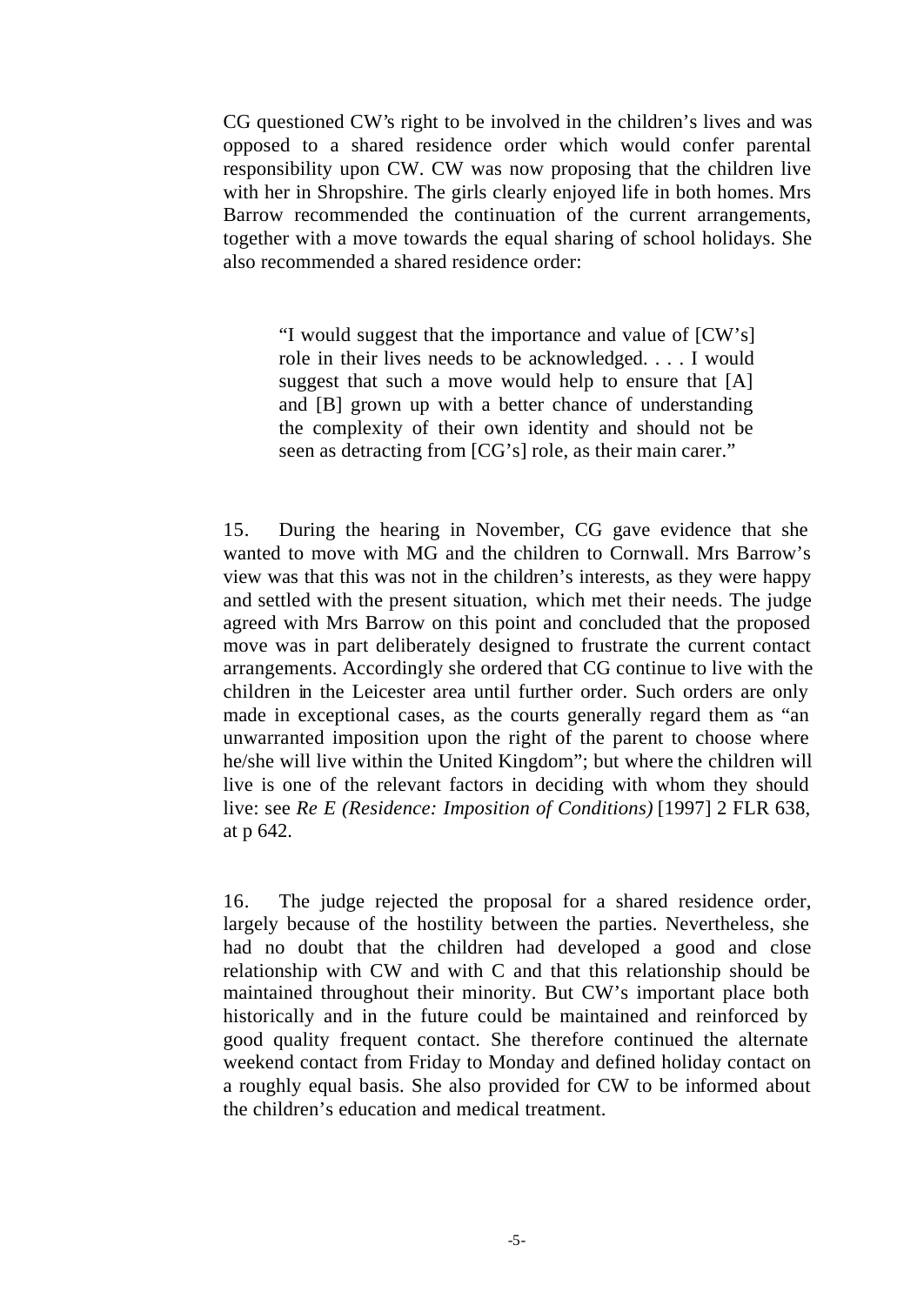17. CW appealed to the Court of Appeal against the refusal of a shared residence order. On 6 April 2005, her appeal was allowed: *Re G (Residence: Same-Sex Partner)* [2005] EWCA Civ 462; [2005] 2 FLR 957. Thorpe LJ explained at para 27:

"But perhaps more crucial for me was the judge's finding that between the first and second days of the hearing the mother had been developing plans to marginalise Miss W. . . . The CAFCASS officer had expressed a clear fear that unless a parental responsibility order was made there was a real danger that Miss W would be marginalised in the children's future. I am in no doubt at all that, on the judge's finding, the logical consequence was the conclusion that the children required firm measures to safeguard them from diminution in or loss of a vital side of family life – not only their relationship with Miss W, but also with her son. . . . The judge's finding required a clear and strong message to the mother that she could not achieve the elimination of Miss W, or even the reduction of Miss W from the other parent into some undefined family connection."

Hence a shared residence order was made defining the time which the children would spend in each household (as provided for in section 11(4) of the Children Act 1989). The order requiring CG to continue to live in Leicester (which she had not appealed) was expressly affirmed. (CG later described the Court of Appeal's decision as "appalling" and she would not be the first person to be appalled by an adverse decision in court.)

18. Only one month later, CG's solicitors wrote requesting CW's agreement to a move to Cornwall. This was refused. Correspondence between solicitors continued and a letter from CG's solicitors in August 2005 indicated that she intended to apply to the court for the restriction to be lifted. However, while the children were on holiday with CW, CG and MG completed the sale of their home in Leicester and the purchase of a house in Cornwall. They collected the children at the regular handover point in Leicester and drove them through the night to their new home. Both CW and the girls had been kept in ignorance of the plan. This was not only a clear breach of the court's order. As the Children's Guardian was later to say in evidence,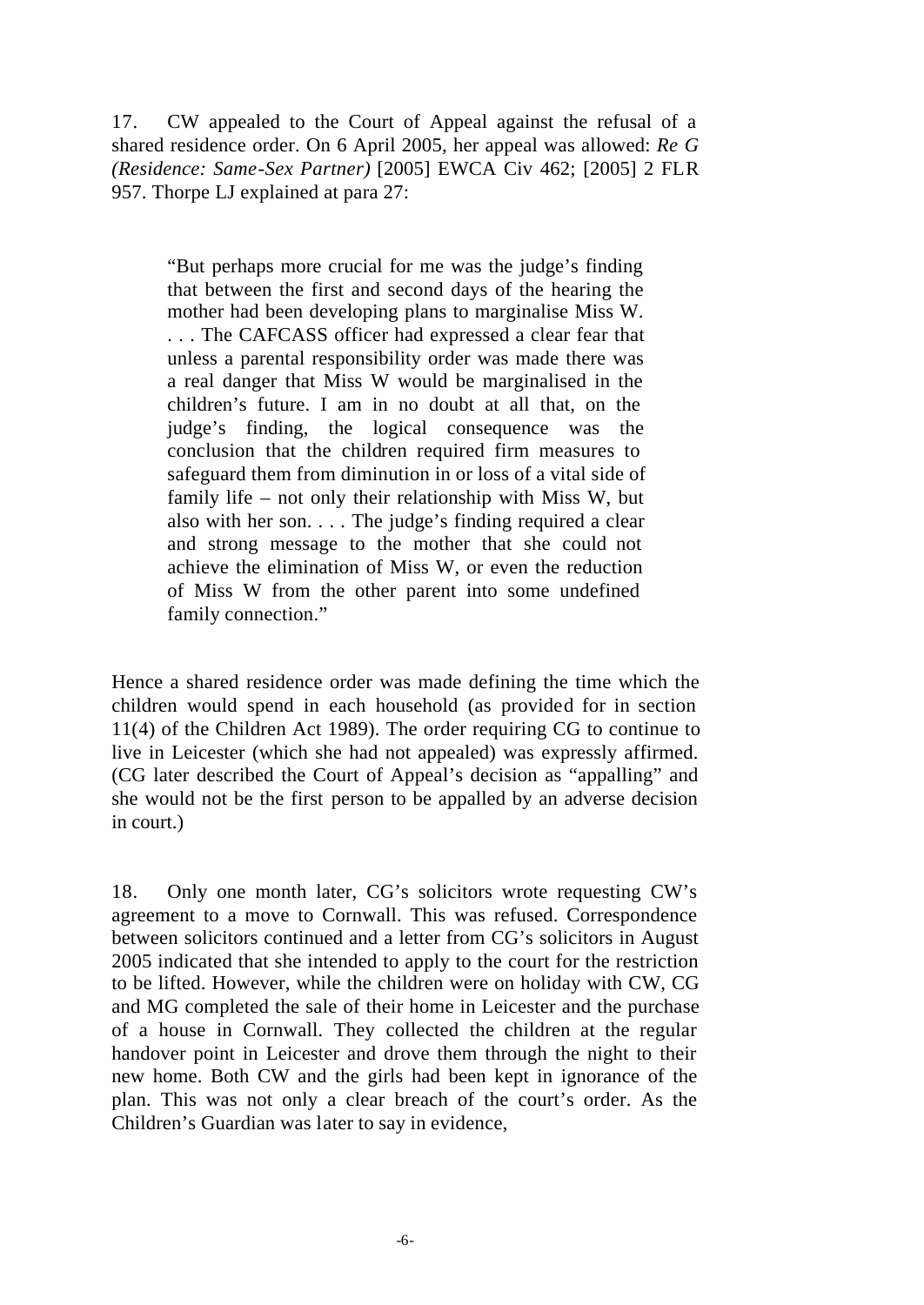". . . from a child care perspective whether that order existed or not, to move the children in that way, in secret, without them having the opportunity to say goodbye to their friends and their school friends, I think, . . . was an appalling thing to do to them . . . .the flouting of the order was bad, but the way in which it was achieved and the emotional impact it had upon those children, was a terrible thing to do to them."

19. CW had to issue applications under the Family Law Act 1986 in order to locate the girls. The proceedings were transferred to the High Court and the children joined as parties. Mr Martin was appointed as the Children's Guardian. CG applied for the residence restriction to be lifted and CW applied for the residential arrangements to be changed, so that the children's primary home would be with her and they would attend schools in Shropshire. On 30 September, detailed arrangements for contact were made, pending the hearing fixed for February 2006. Over the intervening period, the children spent roughly every other weekend, the whole half term week and nine days of the Christmas holidays with CW.

20. The applications were heard by Bracewell J. By that time, Mr Martin had spent a considerable amount of time in both homes and got to know the children and the parties well. Of CG and the children he said this in his report:

"She is clearly devoted to her children and they are to her. Observation of her interaction with them displays two very confident and happy children. There is a lot of laughter in the household and even when tired from work CG's interaction with them is positive and child-need led."

Of CW and the children he said this:

"CW is an impressive woman who has clear and well thought out ideas. I did not gain the impression that she was seeking control via her children. I believe that she is genuinely driven by a desire to protect her children and that she has tried always to act in their best interests."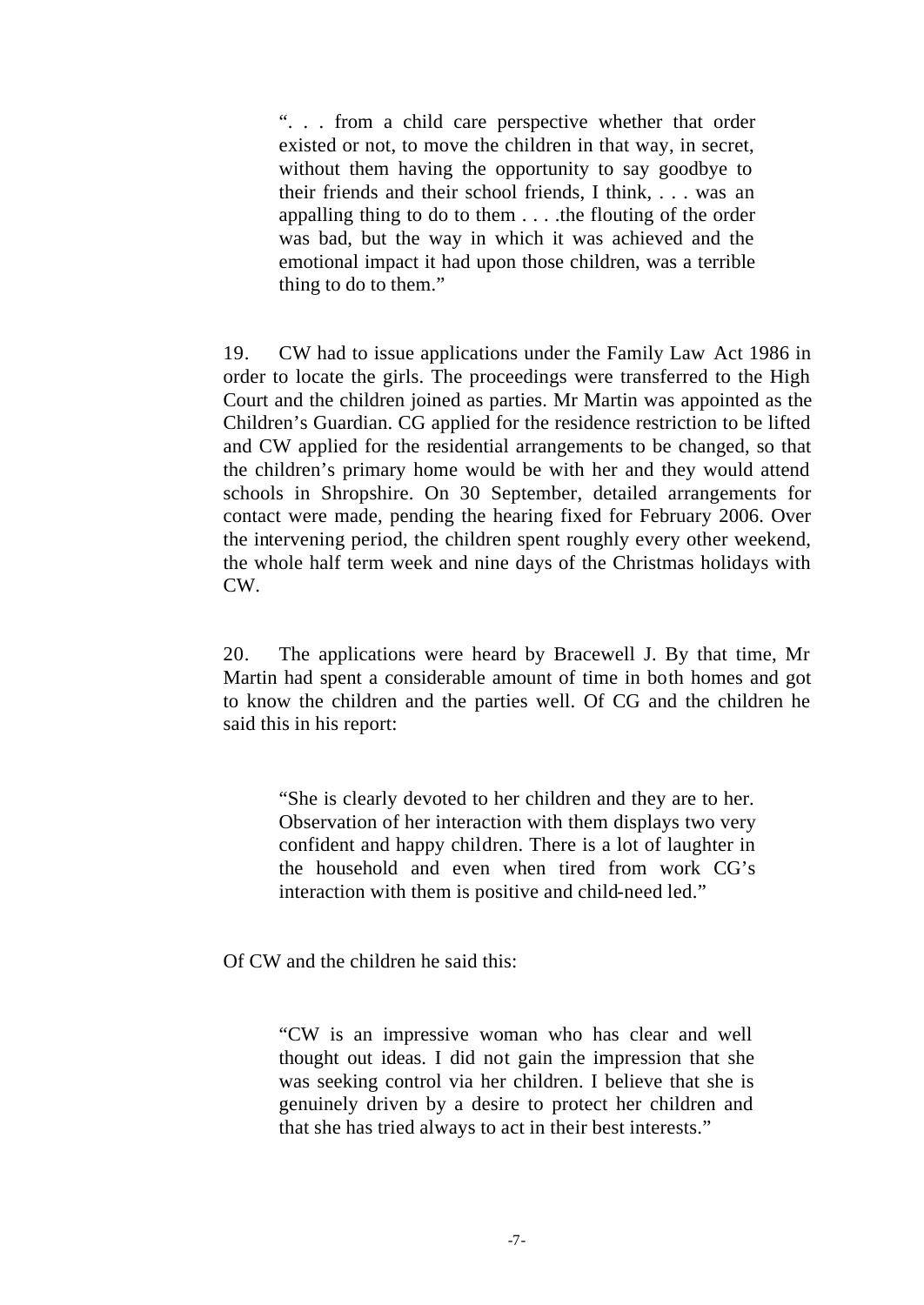He also reported favourably, in different ways, of both MG and LP. Of C and the girls he said this:

"[C] impressed as an articulate and intelligent young man. . . . His observed interaction with them was excellent. He joins in all the games, constructs games for them and is there for the rough and tumble. He is also good at spotting and deflecting situations. [C] obviously has a deep love for his sisters and this was demonstrably reciprocated."

21. He concluded that CG had been extremely foolish in defying court orders and exposing her children to the risk of emotional harm by moving to Cornwall and thereby reducing the level of involvement of CW. Nevertheless, he did not believe that removing them from CG's care and uprooting them to Shropshire would be in their best interests. There should be no further moves to marginalise CW, who was a highly significant person in their lives. He did not believe that fortnightly contact was likely to be harmful and recommended that contact be reinstated at the level ordered by Judge Hughes. He also recommended a Family Assistance Order, as he believed that he had established a good relationship with the family and could be of further help in improving communication between them.

22. His oral evidence was given after he had heard CG and MG give their evidence. He found their attitudes disturbing. It undermined his confidence in CG obeying court orders in future. He still believed that on balance the children should remain with her "but I would stress now that I see that as a fine balance, and I believe that the court would have to be confident that in future any orders would be complied with". This was because CG "has provided the majority of the care for these children since they were born and I think that the emotional trauma of being removed from their mother's care at this stage would be extremely harmful to them". He later said that it would also "be extremely emotionally harmful for these children if [CW] was marginalised." Under cross-examination he conceded that each would be "equally emotionally harmful". Nevertheless he maintained his recommendations.

23. Mrs Justice Bracewell reached a different conclusion. She found the balance of the risks of emotional harm of moving the girls to the principal care of CW, on the one hand, and of maintaining the present placement with the risk of their being deprived of their relationship with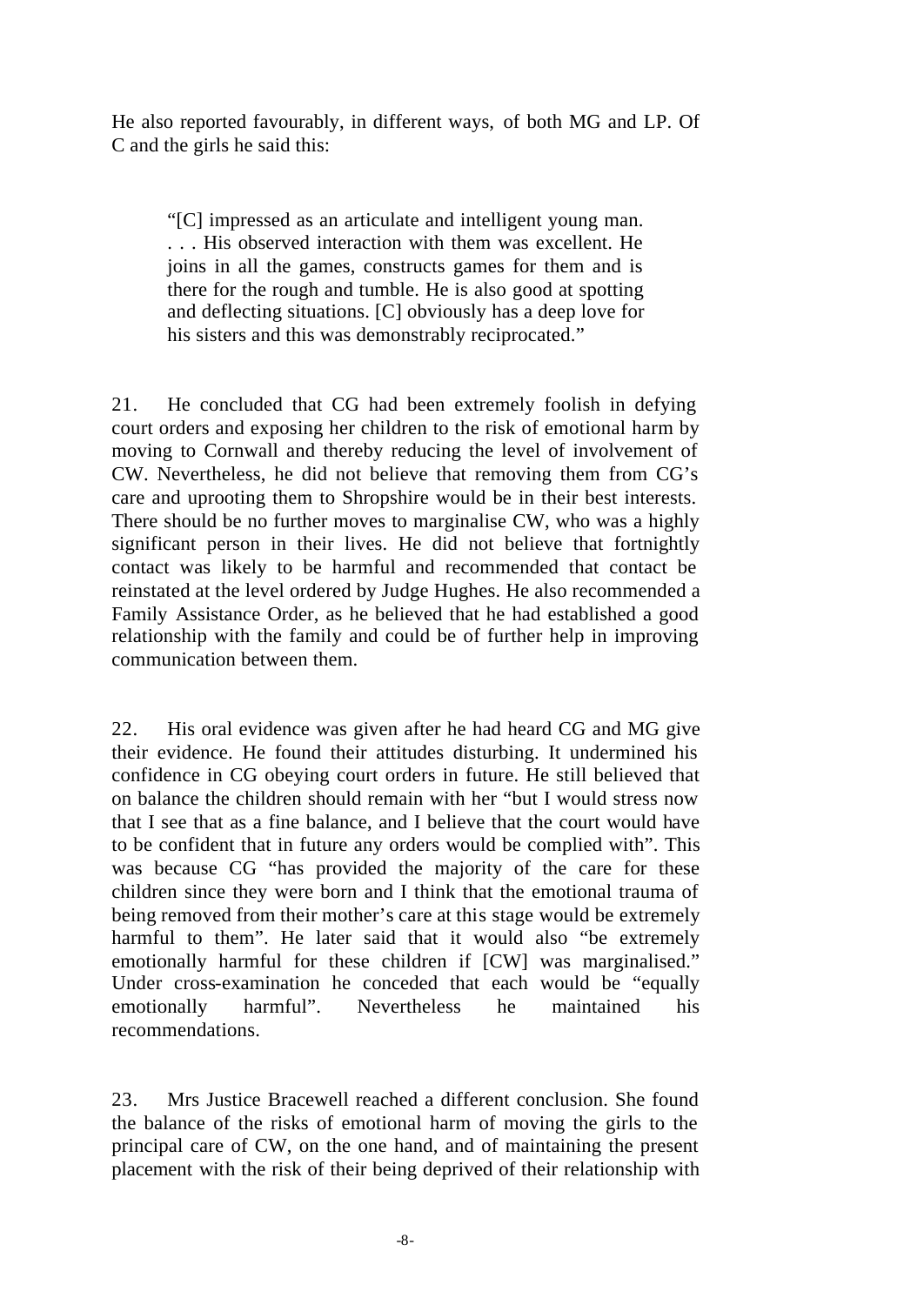CW, on the other, to be the crux of the case. She gave ten reasons for rejecting the Guardian's assessment. Her first, and the one which was emphasised by the Court of Appeal, was that she had no confidence that if the children remained in Cornwall CG would promote the children's essential close relationship with CW and her family. Accordingly, she preserved the shared residence order but reversed the times allocated to each home. She also made a Family Assistance Order which is due to expire next month.

24. CG appealed to the Court of Appeal on the same two grounds as she appealed to this House and to which I shall shortly turn. On 6 April 2006 her appeal was dismissed: *Re G* [2006] EWCA Civ 372. Thorpe LJ rejected Mr Jackson's submission on behalf of CG that "cogent reasons must exist if a court is to prefer the claims of a person who is not a child's natural parent to one who is", although he accepted the propositions that "the identity of a child's natural (biological) parents is always a matter of significance" and that "in each case the weight to be given to the blood relationship will depend upon the matter in issue, the identity of the parties and the court's assessment of all other factors in the welfare checklist." Given that the guardian's recommendation was conditional on the court being satisfied that CG would obey court orders in future, the judge was fully entitled to conclude that she was not so satisfied. Hallett LJ, however, agreed only with a degree of hesitation:

"I am very concerned at the prospect of removing these children from the primary care of their only identifiable biological parent who has been their primary carer for most of their young lives and in whose care they appear to be happy and thriving. She is both a biological parent and a 'psychological' parent. Mindful as I am of the changing social and legal climate, on the facts of this case, I would attach greater significance perhaps than some to the biological link between the appellant and her children."

It is this point which Mr Peter Jackson QC has put at the forefront of his submissions on behalf of the mother. He argues that, whatever the test to be adopted, it was wrong for the courts below to attach no significance whatever to the fact that CG is the child's mother. He also argues that the judge allowed herself to be distracted, by her disapproval of the mother and her behaviour, from a full consideration of the evidence relating to the children's welfare, which would have led her to a different conclusion.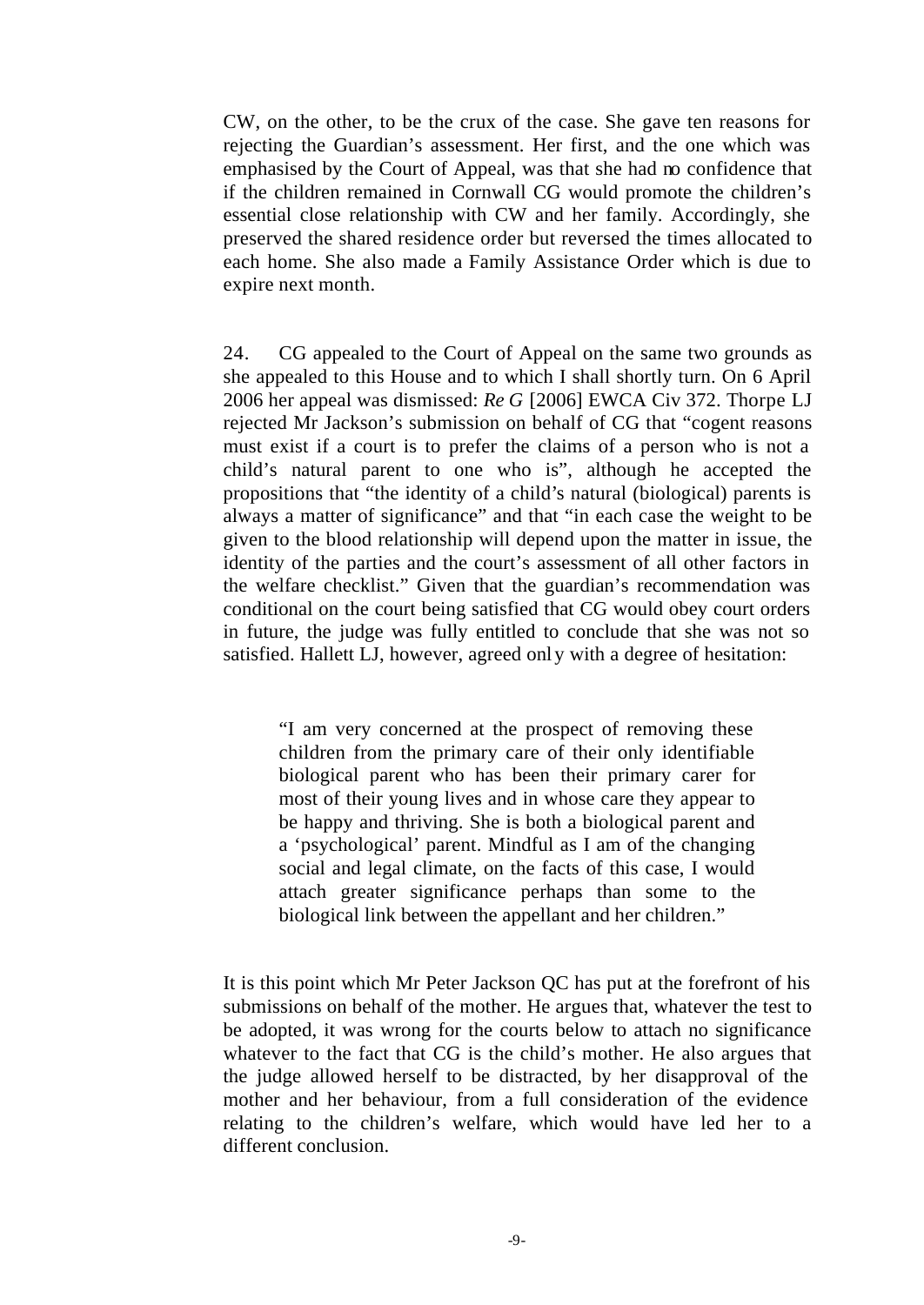25. Section 1(1) of the Children Act 1989 is clear:

"When a court determines any question with respect to –

- (a) the upbringing of a child; or
- (b) the administration of a child's property or the application of any income arising from it,

the child's welfare shall be the court's paramount consideration."

Section 1(3) supplements this by a list of factors to be considered in contested cases:

- "(a) the ascertainable wishes and feelings of the child concerned (considered in the light of his age and understanding);
- (b) his physical, emotional and educational needs;
- (c) the likely effect on him of any change in his circumstances;
- (d) his age, sex, background and any characteristics of his which the court considers relevant;
- (e) any harm which he has suffered or is at risk of suffering;
- (f) how capable each of his parents, and any other person in relation to whom the court considers the question to be relevant, is of meeting his needs;
- (g) the range of powers available to the court under this Act in the proceedings in question."

26. The statutory ancestor of this principle was section 1 of the Guardianship of Infants Act 1925 (later consolidated with minor changes of terminology in section 1 of the Guardianship of Minors Act 1971) which read:

"Where in any proceedings before any court … the custody or upbringing of an infant, or the administration of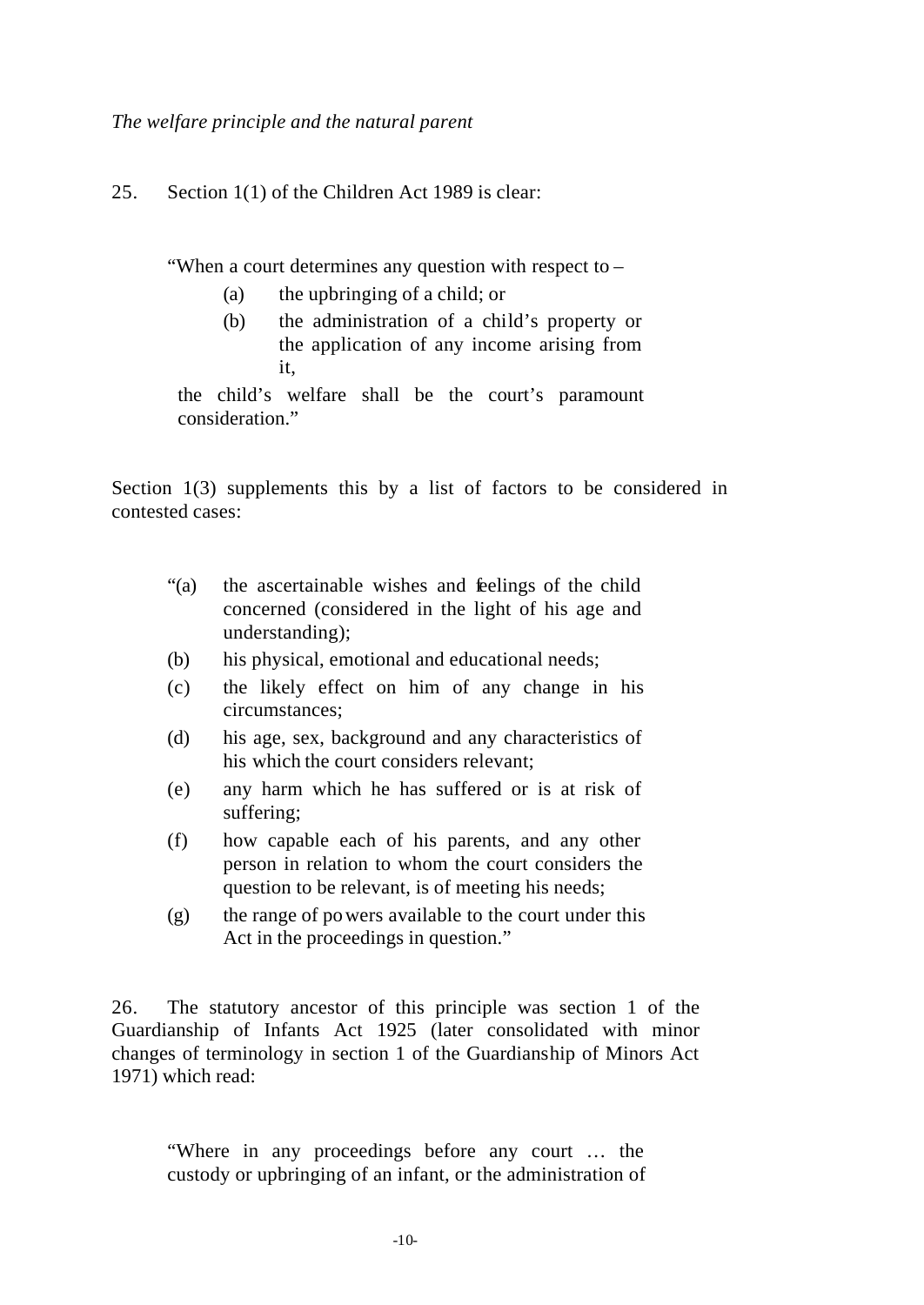any property belonging to or held on trust for an infant, or the application of the income thereof, is in question, the court, in deciding that question, shall regard the welfare of the infant as the first and paramount consideration, and shall not take into consideration whether from any other point of view the claim of the father, or any right at common law possessed by the father, in respect of such custody, upbringing, administration or application is superior to that of the mother, or the claim of the mother is superior to that of the father."

27. The 1925 Act was passed at a time when the father was sole guardian of his legitimate children and the mother the only person with parental rights over her illegitimate child. Section 1 clearly meant that, in future, such legal claims were to be ignored and the child's welfare was to prevail. In the landmark case of *J v C* [1970] AC 668, this House held that this was equally applicable to disputes between parents and non-parents. In an oft-quoted passage, at pp 710-711, Lord MacDermott explained the meaning of the words "shall regard the welfare of the infant as the first and paramount consideration" thus:

". . . it seems to me that they must mean more than that the child's welfare is to be treated as the top item in a list of items relevant to the matter in question. I think they connote a process whereby, when all the relevant facts, relationships, claims and wishes of parents, risks, choices and other circumstances are taken into account and weighed, the course to be followed will be that which is most in the interests of the child's welfare as that term has now to be understood. That is the first consideration because it is of first importance and *the paramount consideration because it rules upon or determines the course to be followed*." (emphasis supplied)

The House therefore rejected the proposition that there was any presumption in favour of the natural parents of the child. Lord MacDermott put their position in this way, at p 715:

"2. In applying section 1, the rights and wishes of parents, whether unimpeachable or otherwise, must be assessed and weighed in their bearing on the welfare of the child in conjunction with all other factors relevant to that issue.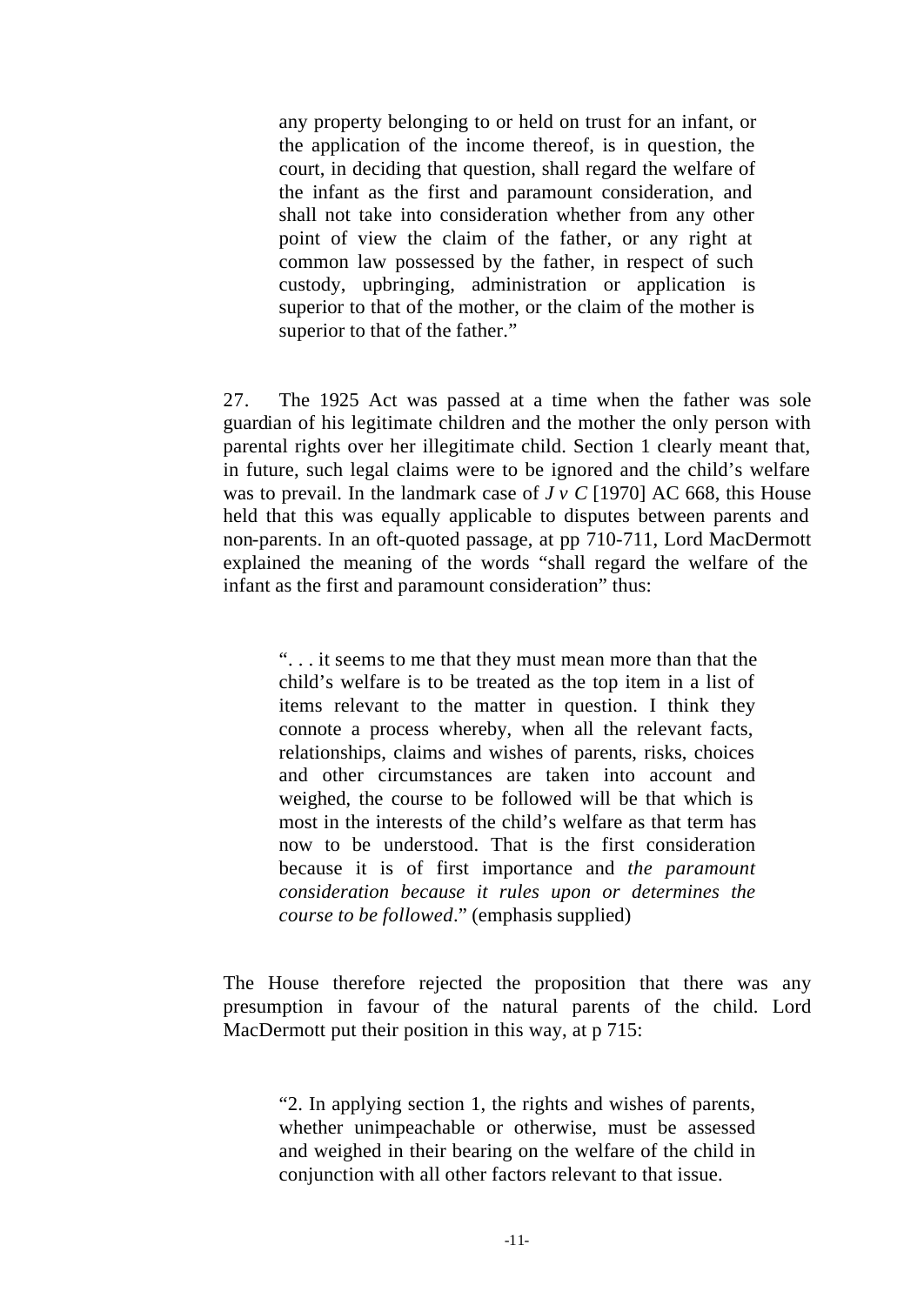3. While there is now no rule of law that the rights and wishes of unimpeachable parents must prevail over other considerations, such rights and wishes, recognised as they are by nature and society, *can be capable of ministering to the total welfare of the child in a special way*, and must therefore preponderate in many cases. . . ." (emphasis supplied)

Lord MacDermott also referred, as did Lord Oliver of Aylmerton in *Re KD (A Minor) (Ward: Termination of Access)* [1988] AC 806, 828, to a proposition of FitzGibbon LJ in the Irish case of *Re O'Hara* [1900] 2 IR 232, 240, decided before the enactment of the paramountcy principle in 1925:

"In exercising the jurisdiction to control or to ignore the parental right the court must act cautiously, not as if it were a private person acting with regard to his own child, and acting in opposition to the parent only when judicially satisfied that the welfare of the child requires that the parental right should be suspended or superseded."

28. Since then, the position has been put in a variety of ways in the Court of Appeal. Some have repeated the reference to the parental right: see, for example, Fox LJ in *Re K (A Minor) (Ward: Care and Control)* [1990] 1 WLR 431, 434; Butler-Sloss LJ in *Re H (A Minor) (Custody: Interim Care and Control)* [1991] 2 FLR 109, 111. In *Re K*, however, Waite J pointed out, at p 437:

"The speeches in the House of Lords make it plain that the term 'parental right' is not there used in a proprietary sense, but rather as describing the right of every child, as part of its general welfare, to have the ties of nature maintained, wherever possible, with the parents who gave it life."

But he went on to say that the question was,

"Are there any compelling factors which *require* me to override the prima facie right of this child to an upbringing by its surviving natural parent?" (emphasis supplied)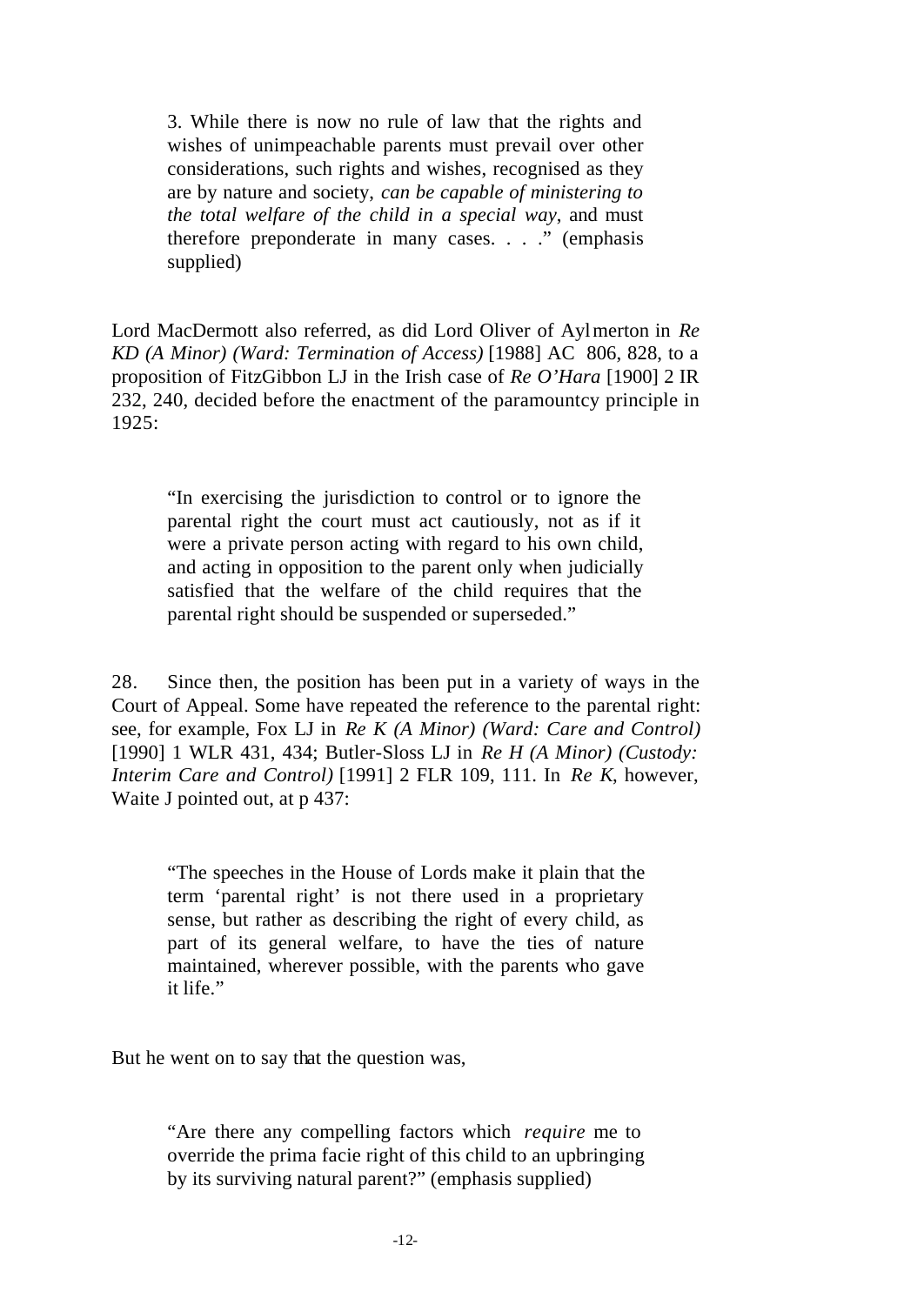29. In *Re H*, Lord Donaldson of Lymington MR, at p 113, explained matters this way:

"So it is not a case of parental right opposed to the interests of the child, with an assumption that parental right prevails unless there are strong reasons in terms of the interests of the child. It is the same test which is being applied, the welfare of the child. And all that *Re K* is saying, as I understand it, is that of course, there is *a strong supposition* that, other things being equal, it is in the interests of the child that it shall remain with its natural parents. But that has to give way to particular needs in particular situations."

That was the last word before the Children Act 1989 came into force. In *Re W (A Minor) (Residence Order)* [1993] 2 FLR 625, at p 633, Balcombe LJ agreed "wholeheartedly" with Lord Donaldson and hoped that "this divergence of views, if such it really is, can finally be stilled". Waite LJ also agreed with Lord Donaldson's formulation at p 639, and remarked that:

"The authorities which have been cited by Balcombe LJ illustrate the difficulty of finding, within the infinite variety of circumstances in which the welfare of a child may fall to be applied as the paramount consideration, some principle which does precise justice to the element in every child's welfare represented by the advantage of maintaining the ties of nature with its own parent."

30. My Lords, the Children Act 1989 brought together the Government's proposals in relation to child care law and the Law Commission's recommendations in relation to the private law. In its Working Paper No 96, *Review of Child Law: Custody* (1986), at para 6.22, having discussed whether there should be some form of presumption in favour of natural parents, the Commission said this:

"We conclude, therefore, that the welfare of each child in the family should continue to be the paramount consideration whenever their custody or upbringing is in question between private individuals. The welfare test itself is well able to encompass any special contribution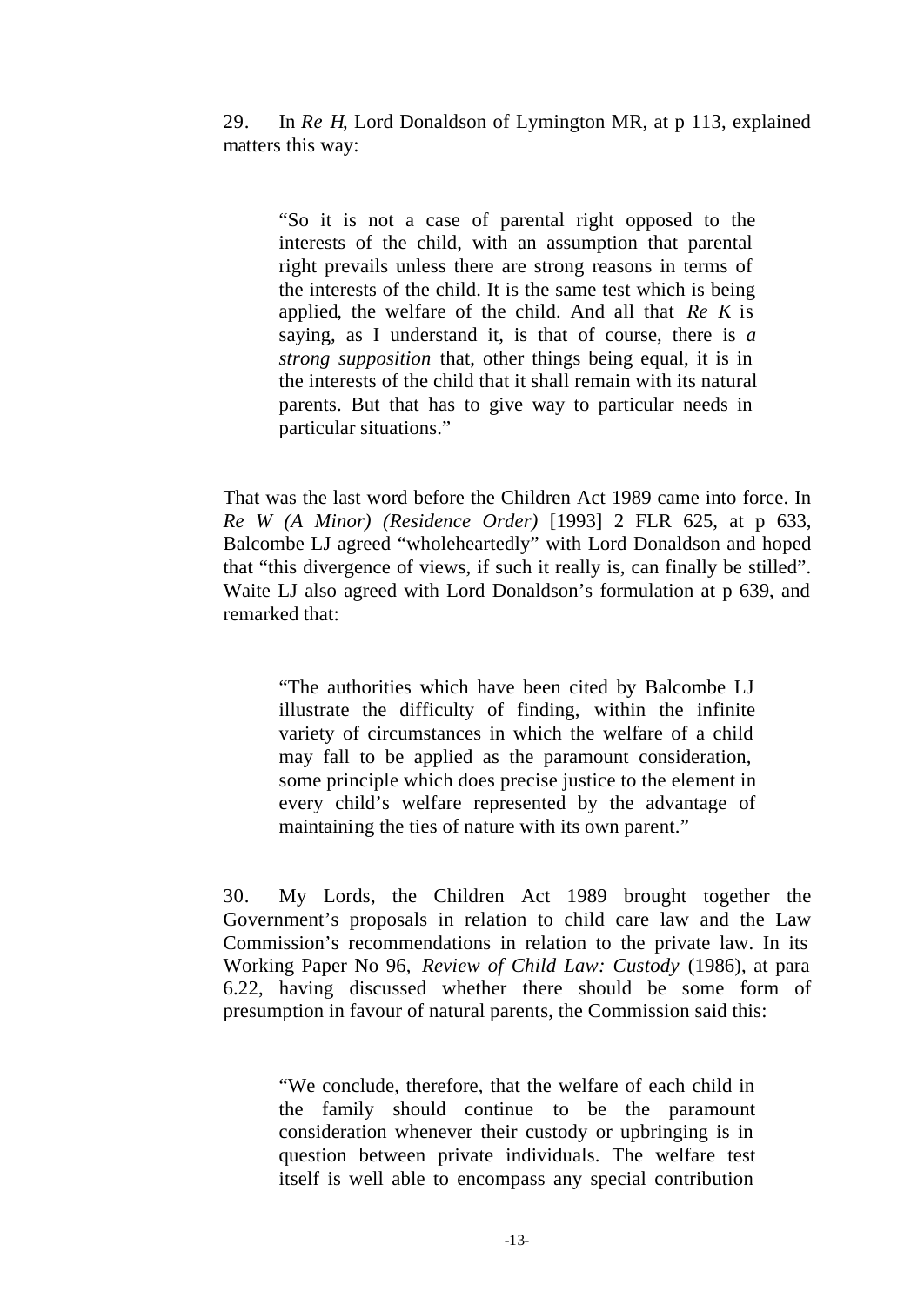which natural parents can make to the emotional needs of their child, in particular to his sense of identity and selfesteem, as well as the added commitment which knowledge of their parenthood may bring. We have already said that the indications are that the priority given to the welfare of the child needs to be strengthened rather than undermined. We could not contemplate making any recommendation which might have the effect of weakening the protection given to children under the present law."

Nor should we. The statutory position is plain: the welfare of the child is the paramount consideration. As Lord MacDermott explained, this means that it "rules upon or determines the course to be followed". There is no question of a parental right. As the Law Commission explained, "the welfare test itself is well able to encompass any special contribution which natural parents can make to the emotional needs of their child" or, as Lord MacDermott put it, the claims and wishes of parents "can be capable of ministering to the total welfare of the child in a special way".

31. None of this means that the fact of parentage is irrelevant. The position in English law is akin to that in Australian law, as explained by Lindenmayer J in *Hodak, Newman and Hodak* (1993) FLC 92-421, and subsequently approved by the Full Court of the Family Court of Australia in *Rice v Miller* (1993) FLC 92-415 and *Re Evelyn* [1998] FamCA 55:

"I am of the opinion that *the fact of parenthood is to be regarded as an important and significant factor in considering which proposals better advance the welfare of the child*. Such fact does not, however, establish a presumption in favour of the natural parent, nor generate a preferential position in favour of the natural parent from which the Court commences its decision-making process … Each case should be determined upon an examination of its own merits and of the individuals there involved." (emphasis supplied)

32. So what is the significance of the fact of parenthood? It is worthwhile picking apart what we mean by "natural parent" in this context. There is a difference between natural and legal parents. Thus,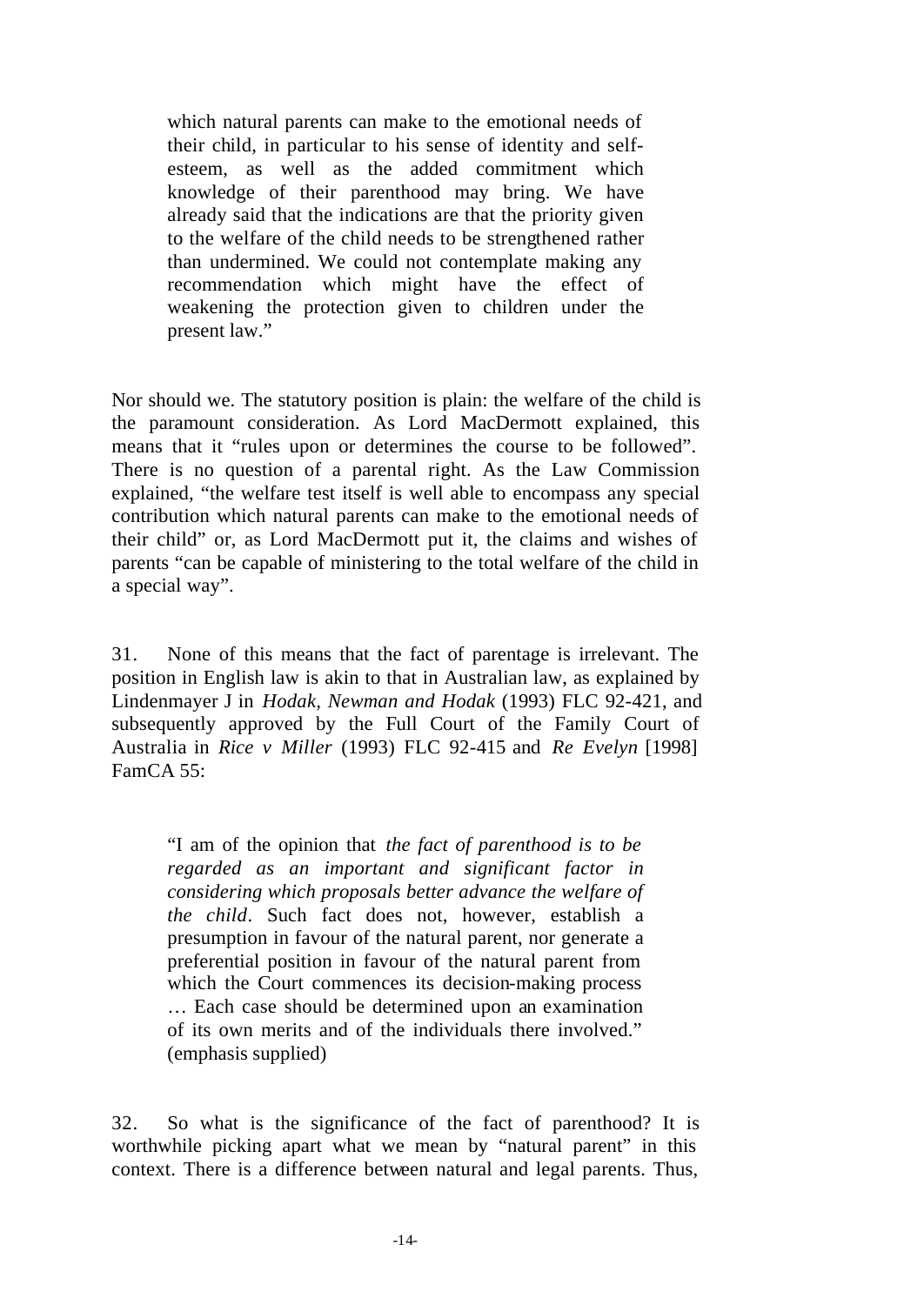the father of a child born to unmarried parents was not legally a "parent" until the Family Law Reform Act 1987 but he was always a natural parent. The anonymous donor who donates his sperm or her egg under the terms of the Human Fertilisation and Embryology Act 1990 is the natural progenitor of the child but not his legal parent: see 1990 Act, ss 27 and 28. The husband or unmarried partner of a mother who gives birth as a result of donor insemination in a licensed clinic in this country is for virtually all purposes a legal parent, but may not be any kind of natural parent: see 1990 Act, s 28. To be the legal parent of a child gives a person legal standing to bring and defend proceedings about the child and makes the child a member of that person's family, but it does not necessarily tell us much about the importance of that person to the child's welfare.

33. There are at least three ways in which a person may be or become a natural parent of a child, each of which may be a very significant factor in the child's welfare, depending upon the circumstances of the particular case. The first is genetic parenthood: the provision of the gametes which produce the child. This can be of deep significance on many levels. For the parent, perhaps particularly for a father, the knowledge that this is "his" child can bring a very special sense of love for and commitment to that child which will be of great benefit to the child (see, for example, the psychiatric evidence in *Re C (MA) (An Infant*) [1966] 1 WLR 646). For the child, he reaps the benefit not only of that love and commitment, but also of knowing his own origins and lineage, which is an important component in finding an individual sense of self as one grows up. The knowledge of that genetic link may also be an important (although certainly not an essential) component in the love and commitment felt by the wider family, perhaps especially grandparents, from which the child has so much to gain.

34. The second is gestational parenthood: the conceiving and bearing of the child. The mother who bears the child is legally the child's mother, whereas the mother who provided the egg is not: 1990 Act, s 27. While this may be partly for reasons of certainty and convenience, it also recognises a deeper truth: that the process of carrying a child and giving him birth (which may well be followed by breast-feeding for some months) brings with it, in the vast majority of cases, a very special relationship between mother and child, a relationship which is different from any other.

35. The third is social and psychological parenthood: the relationship which develops through the child demanding and the parent providing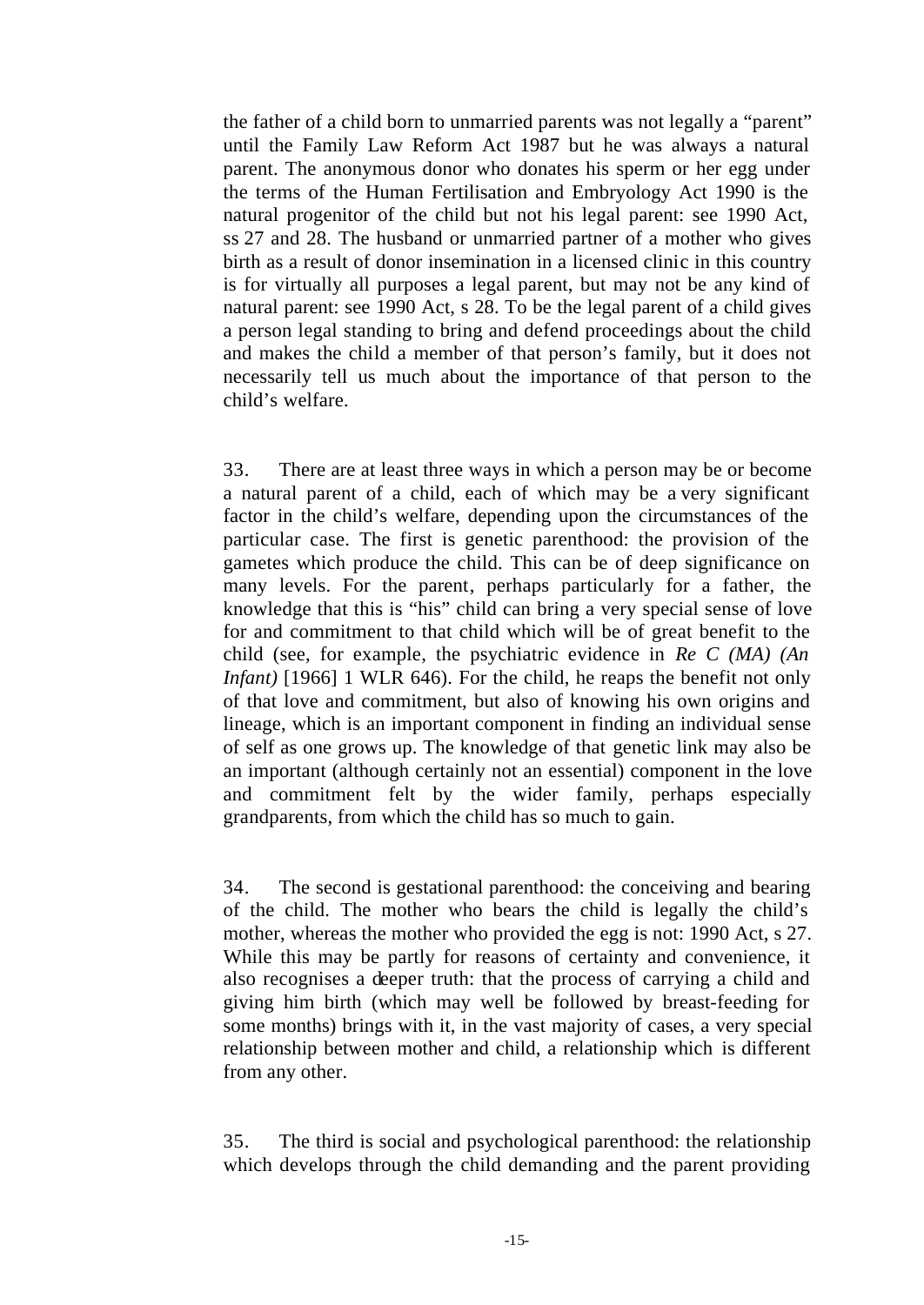for the child's needs, initially at the most basic level of feeding, nurturing, comforting and loving, and later at the more sophisticated level of guiding, socialising, educating and protecting. The phrase "psychological parent" gained most currency from the influential work of Goldstein, Freud and Solnit, *Beyond the Best Interests of the Child* (1973), who defined it thus:

"A psychological parent is one who, on a continuous, dayto-day basis, through interaction, companionship, interplay, and mutuality, fulfils the child's psychological needs for a parent, as well as the child's physical needs. The psychological parent may be a biological, adoptive, foster or common law parent."

36. Of course, in the great majority of cases, the natural mother combines all three. She is the genetic, gestational and psychological parent. Her contribution to the welfare of the child is unique. The natural father combines genetic and psychological parenthood. His contribution is also unique. In these days when more parents share the tasks of child rearing and breadwinning, his contribution is often much closer to that of the mother than it used to be; but there are still families which divide their tasks on more traditional lines, in which case his contribution will be different and its importance will often increase with the age of the child.

37. But there are also parents who are neither genetic nor gestational, but who have become the psychological parents of the child and thus have an important contribution to make to their welfare. Adoptive parents are the most obvious example, but there are many others. This is the position of CW in this case. Whatever may have been the mother's stance in the past, Mr Jackson on her behalf has not in any way sought to diminish the importance of CW's place in these children's lives or to challenge the legal arrangements put in place as a result of the first proceedings. Indeed, he asks us to restore those orders.

38. What Mr Jackson challenges is the reversal in the parties' positions in response to the mother's removal of the children to Cornwall. He points out that, with one exception at the beginning of Bracewell J's judgment, there was no reference to the important fact that CG is these children's mother. While CW is their psychological parent, CG is, as Hallett LJ pointed out, both their biological and their psychological parent. In the overall welfare judgment, that must count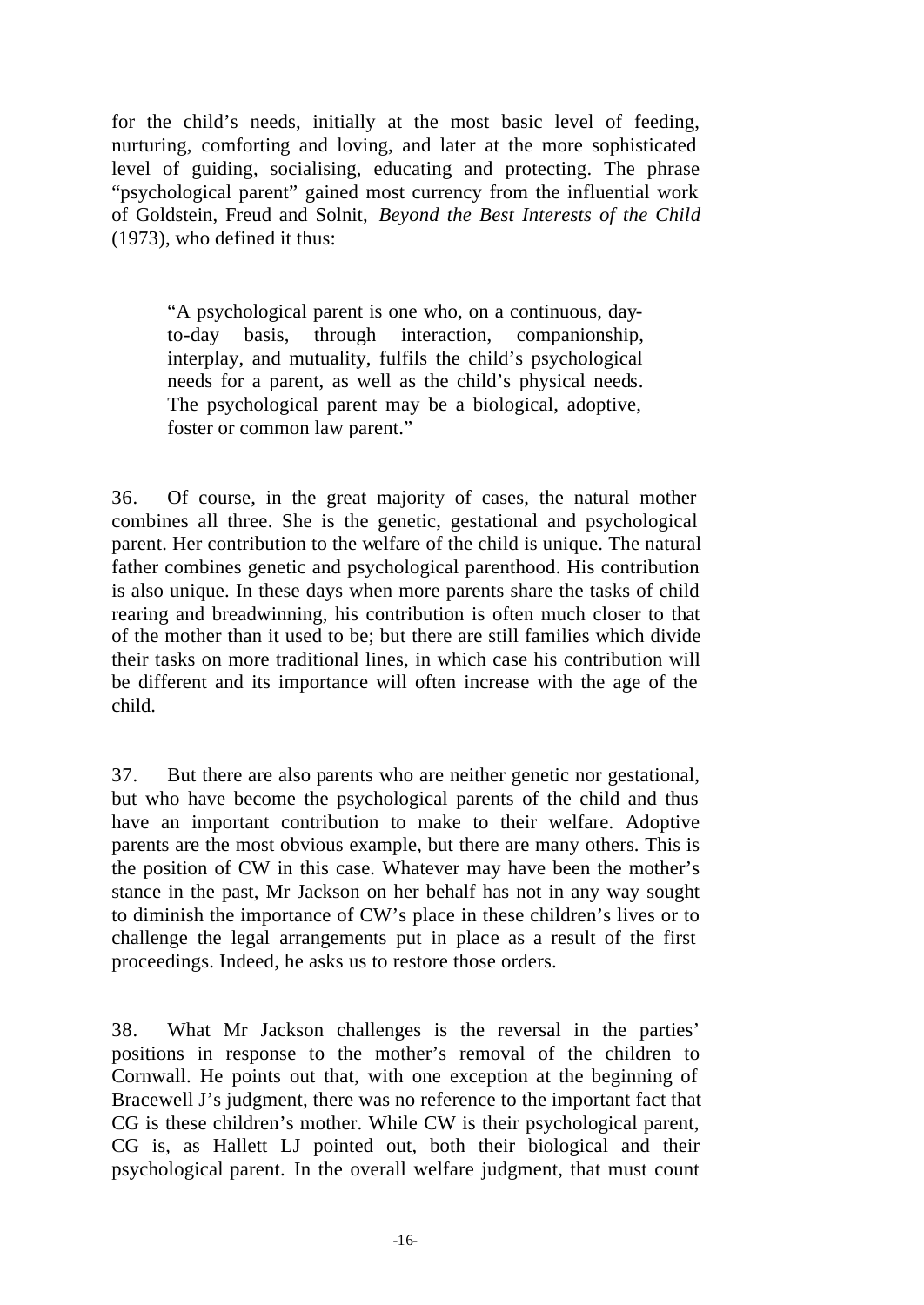for something in the vast majority of cases. Its significance must be considered and assessed. Furthermore, the evidence shows that it clearly did count for something in this case. These children were happy and doing very well in their mother's home. That should not have been changed without a very good reason.

# *The children's welfare*

39. Mr Jackson argues that there was not a very good reason to change the children's primary home. The judge over-emphasised what she saw as the "crux" of the case at the expense of the overall picture of what would be best for these children. Although she twice referred to the "checklist" of relevant factors in section 1(3) of the 1989 Act, had she gone through the evidence relating to each of those factors systematically, giving proper weight to the children's relationship with their mother, she could not have reached the conclusion which she did. In particular, when concluding that she had no confidence that the mother would not seek to marginalise CW in the future, she gave no weight to the fact that regular and good quality contact had been continuing since it was re-established after the move.

40. My Lords, it is of course the case that any experienced family judge is well aware of the contents of the statutory checklist and can be assumed to have had regard to it whether or not this is spelled out in a judgment. However, in any difficult or finely balanced case, as this undoubtedly was, it is a great help to address each of the factors in the list, along with any others which may be relevant, so as to ensure that no particular feature of the case is given more weight than it should properly bear. This is perhaps particularly important in any case where the real concern is that the children's primary carer is reluctant or unwilling to acknowledge the importance of another parent in the children's lives.

41. Making contact happen and, even more importantly, making contact work is one of the most difficult and contentious challenges in the whole of family law. It has recently received a great deal of public attention. Courts understandably regard the conventional methods of enforcing court orders as a last resort: fining the primary carer will only mean that she has even less to spend upon the children; sending her to prison will deprive them of their primary carer and give them a reason to resent the other parent who invited this. Nor does punishment address the real sources of the problem, which may range from a simple failure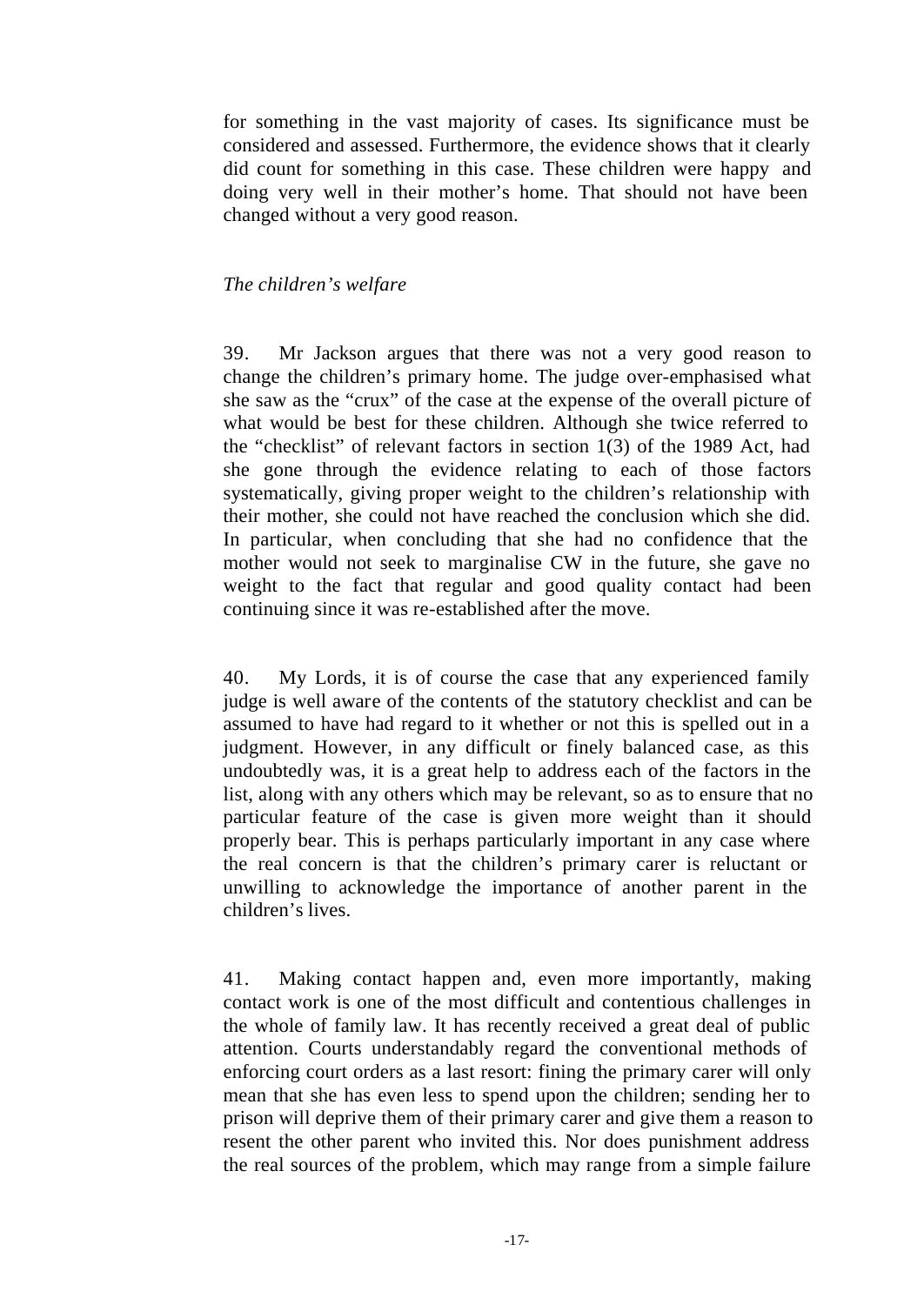to understand what the children need, to more complex fears resulting from the parents' own relationship. That is why the assistance of a professional such as Mr Martin in this case can be so valuable. It is also why more constructive measures are to be introduced under the Children and Adoption Act 2006. The court will be able to direct either parent to engage in activities which will help them to understand and work through the difficulties. The range of penalties for breach of court orders will include an order to engage in unpaid work, thus reducing the risk that punishing the parent will also punish the child.

42. However, at least as long ago as *V-P v V-P (Access to Child)* (1978) 1 FLR 336, it was realised that a more potent encouragement to comply with court orders may be to contemplate changing the child's living arrangements. Ormrod LJ put it very directly:

". . . I do not wish to issue threats, but the mother should, I think, realise this: the father has a home with the half brother in it, he is unemployed, he is available to look after both these children full time. The mother is fully occupied, so that the grandmother is playing a very important part in this child's life . . . That being so, it would be a mistake on the part of the mother, in my judgment, to assume that the order for custody in her favour is inevitable; it is not and if the situation goes on as it is at present then it may be necessary to reconsider the question of custody."

It is, I believe, becoming more common for family judges not only to issue such warnings but also to implement them. However, the object is to ensure that the arrangements which the court has made in the best interests of the child are actually observed. Only if this is not happening will the court conclude that other arrangements will be better for the child.

43. In this particular case, the mother had behaved very badly. She, together with MG, had deliberately disobeyed the court's order. This had required considerable planning and the deception of her own solicitor. More importantly, it had been a terrible thing to do to the children. The aim had been to frustrate the contact arrangements ordered by the court. However, once she had been located and contact arrangements reinstated, she had abided by them. Had this been the usual case of a similar dispute between mother and father, I find it impossible to believe that a court would have contemplated changing the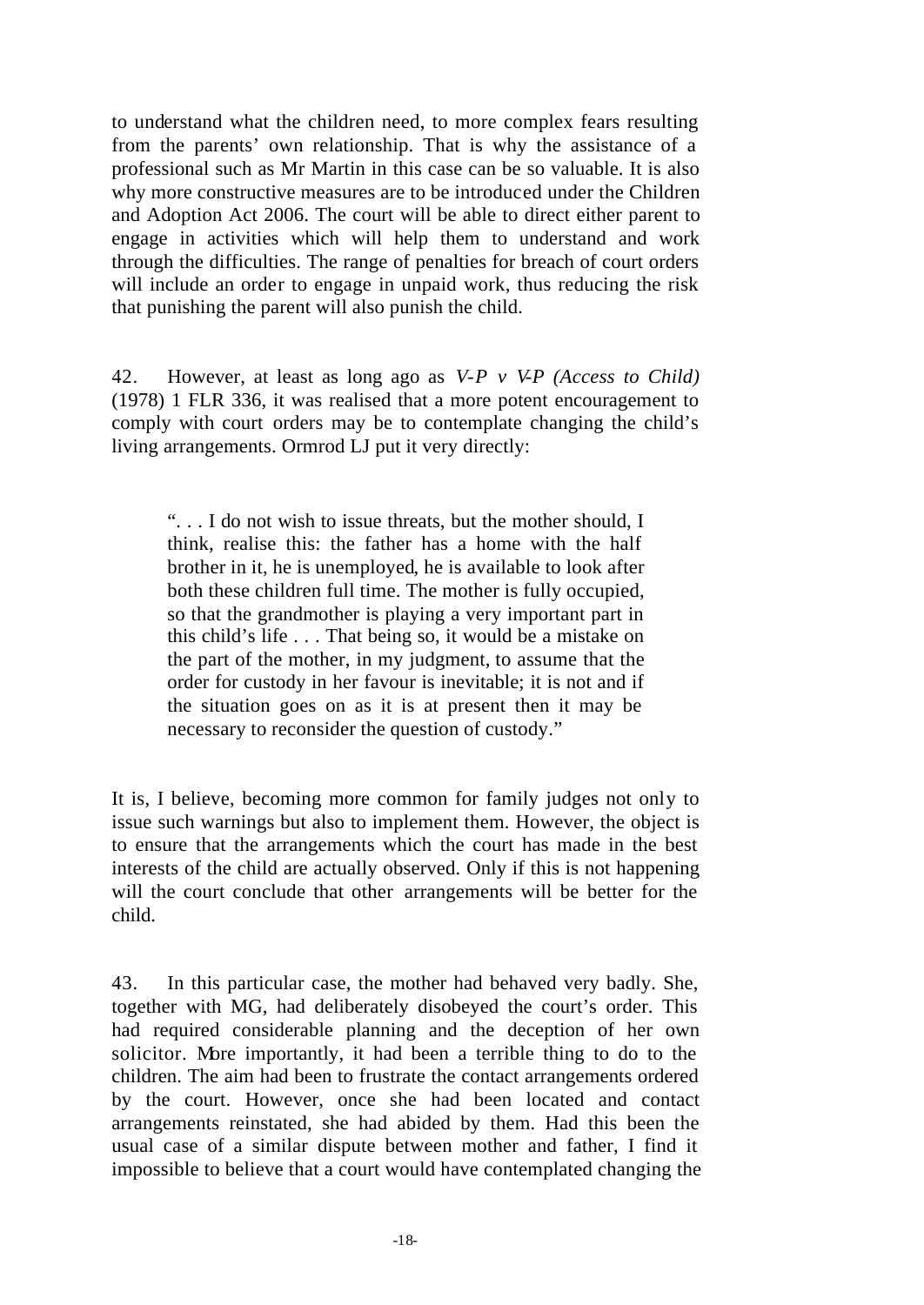children's primary home and schooling while contact was continuing in accordance with the court's order. Of course, were the contact itself to be further frustrated, that would be a different matter.

#### *Conclusion*

44. My Lords, I am driven to the conclusion that the courts below have allowed the unusual context of this case to distract them from principles which are of universal application. First, the fact that CG is the natural mother of these children in every sense of that term, while raising no presumption in her favour, is undoubtedly an important and significant factor in determining what will be best for them now and in the future. Yet nowhere is that factor explored in the judgment below. Secondly, while it may well be in the best interests of children to change their living arrangements if one of their parents is frustrating their relationship with the other parent who is able to offer them a good and loving home, this is unlikely to be in their best interests while that relationship is in fact being maintained in accordance with the court's order.

45. I would therefore allow the appeal and make the order which Mr Jackson invites us to make. This is simply to reverse the names in the current allocation of time between the two households. I would also make a fresh Family Assistance Order so that Mr Martin may continue his excellent work with this family for a further six months from today's date. That order may, of course, be repeated in due course and Mr Martin may refer the case back to court if the arrangements are not working: see Children Act 1989, s 16(6). I am very conscious, as was Dr Sturge, the child psychiatrist who gave evidence in the case of *Re D (Contact and Parental Responsibility: Lesbian Mothers and Known Father)* [2006] 1 FCR 556, of the vulnerability of someone in CW's position. Her importance in these children's lives has been stressed by both the professionals and all the judges who have decided this case. The mother should now be in no doubt about that or about the possible consequences should she not adhere to the arrangements which we have ordered. It is, however, always possible for parents to modify their arrangements by agreement. Modifications become inevitable as children grow older and develop lives of their own. Agreed arrangements are almost always preferable to those imposed by a court. I am sad to see these two women, who deliberately brought these children into the world for them to share, and who both love and want the best for them, locking themselves into the same sort of battles that, sadly, we so often see between mothers and fathers. I hope that they can